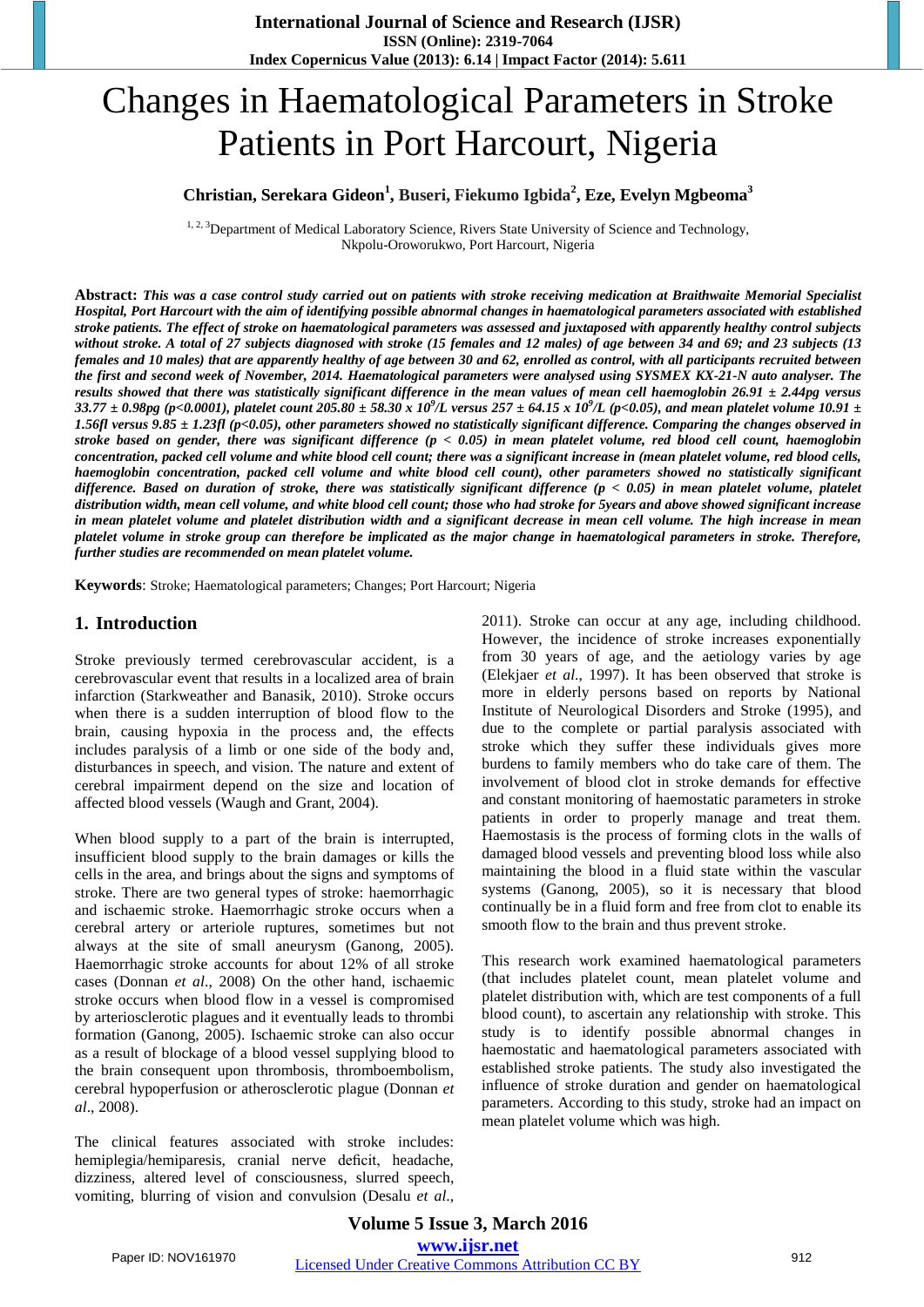## **2. Materials and Methods**

## **2.1 Study Design**

This research work was a prospective study carried out on 27 subjects diagnosed with stroke (15 females and 12 males) of age between 34 and 69; and 23 subjects (13 females and 10 males) that are apparently healthy of age between 30 and 62, enrolled as control. The patients were confirmed stroke patients who were receiving treatment from Braithwaite Memorial Specialist Hospital (BMSH), Port Harcourt. While the control subjects were apparently healthy individuals who were randomly recruited from Mile 4, Rumueme, Obio/Akpor Local Government Area. The bio-data and medical history of the subjects diagnosed with stroke were obtained from their folders.

### **2.2 Sample Collection**

Venous blood sample was collected with the use of vacutainer from each participant, of which 3.0ml of the venous blood was collected into a glass bottle containing 0.5ml of 1.2mg/ml dipotassium ethylene diamine tetra-acetic acid (EDTA) and was well mixed for full blood count. The samples were analysed within 2 hours after collection.

## **2.3 Sample Analysis**

Samples for full blood count were analysed using an automated machine (SYSMEX manufactured by KOBE, Japan, model no: KX-21N).

#### **Principle**

The instrument performs blood cell count by direct current detection method. Blood sample is aspirated, measured to a predetermined volume, diluted at the specified ratio, and then fed into each transducer. The transducer chamber has a minute hole called the aperture. On both side of the aperture, there are electrodes between which flows direct current. Blood cells suspended in the diluted sample pass through the aperture, causing direct current resistance to change between the electrodes. As direct current resistance changes, the blood cell size is detected as electric pulses. Blood cell count is calculated by counting the pulses, and a histogram of blood cell sizes is plotted by determining the pulse sizes. Also analysing a histogram makes it possible to obtain various analysis data.

The full blood count parameters analysed included: red blood cell counts, white blood cell counts, packed cell volume, haemoglobin concentration, red cell indices (mean cell volume, mean cell haemoglobin and mean cell haemoglobin concentration), as well as, platelet count and platelet indices ( platelet distribution width and mean platelet volume).

without stroke), were recruited for the study. The age range for individuals with stroke was between 34years and 69years, while the age range of those used as control and without stroke was between 30years to 62years. For individuals with stroke, females were 15 while males were 12. Those without stroke were made up of 13 females and 10 males. Table 3.1 shows the demographic details of those recruited in the study.

| Table 3.1: Demographic Details of Participants in the Study |  |  |
|-------------------------------------------------------------|--|--|
|                                                             |  |  |

| Parameters        |         | Stroke Group $(n=27)$ Control Group $(n=23)$ |  |
|-------------------|---------|----------------------------------------------|--|
| Number of females |         |                                              |  |
| Number of males   |         |                                              |  |
| Age range (years) | $34-69$ | $30-62$                                      |  |

#### **3.2 Haematological parameters in stroke patients**

Table 3.2 shows the comparison of the haematological parameters of the patients with stroke and those apparently healthy control subjects. There was no statistically significant difference in the mean values of red blood cell count (4.57  $\pm$  0.63 x 10<sup>12</sup> versus 4.59  $\pm$  0.75 x 10<sup>12</sup>, p>0.05), haemoglobin concentration (12.18  $\pm$  1.41g/dl versus 12.56  $\pm$ 1.86g/dl, p>0.05), packed cell volume (PCV) (36.34  $\pm$ 3.87% versus 34.88 ± 4.93%, p>0.05), mean cell volume (MCV) (80.39  $\pm$  4.35fl versus 82.50  $\pm$  5.59fl, p>0.05), mean cell haemoglobin concentration (MCHC) (33.63  $\pm$  1.29g/dl versus  $33.67 \pm 0.99$  g/dl, p $>0.05$ ), total white blood cell count (TWBC)  $(5.74 \pm 1.59 \times 10^9/\text{L} \text{ versus } 5.08 \pm 0.78 \times 10^9/\text{L} \text{ versus } 5.08 \pm 0.78 \times 10^9/\text{L} \text{ versus } 5.08 \pm 0.78 \times 10^9/\text{L} \text{ versus } 5.08 \pm 0.78 \times 10^9/\text{L} \text{ versus } 5.08 \pm 0.78 \times 10^9/\text{L} \text{ versus } 5.08 \pm 0.78 \times 10^9/\text{L} \text{ versus } 5.0$  $10<sup>9</sup>/L$ , p $>0.05$ ), and platelet distribution width (PDW) (15.16  $\pm$  3.28fl versus 13.57  $\pm$  2.82fl, p>0.05). Whereas there was statistically significant difference in the mean values of mean cell haemoglobin (MCH)  $26.91 \pm 2.44$ pg versus 31.73  $\pm$  3.35pg (p<0.0001), platelet count 205.80  $\pm$  58.30 x 10<sup>9</sup>/L versus  $250 \pm 60.91$  x  $10^{9}/L$  (p<0.05), and mean platelet volume  $10.91 \pm 1.56$ fl versus  $9.75 \pm 1.15$ fl (p<0.05).

#### **3.3 Comparison of haematological and parameters in stroke patients based on gender**

Table 3.3 shows the comparison of haematological parameters made between males and females with stroke, using student t-test, there was significant difference ( $p \leq$ 0.05) in some of the parameters analysed, which includes, mean platelet volume showed a p-value of 0.0279 and is considered to be statistically significant (females:  $10.34 \pm$ 1.68fl, males:  $11.66 \pm 1.12$ fl). On considering red blood cell count, packed cell volume and haemoglobin concentration (females:  $4.21 \pm 0.42$  X  $10^{12}/L$ , males:  $5.09 \pm 0.53$  X 10<sup>12</sup>/L), (females:  $33.75 \pm 1.65\%$ , males:  $39.58 \pm 3.37\%$ ) and (females:  $11.23 \pm 0.75$ g/dl; males:  $13.37 \pm 1.09$ g/dl) in the same order, all had a p-value of  $< 0.0001$  which were highly significant. White blood cell counts (females:  $4.85 \pm$  $0.47 \text{ X } 10^9/\text{L}$ , males: 6.87 X  $10^9/\text{L}$ ) showed a statistically significant difference with p-value of 0.0003.

## **3. Results**

# **3.1 Demographic details of participants**

A total of 50 individuals (27 individuals diagnosed with stroke, and 23 individuals that were apparently healthy, and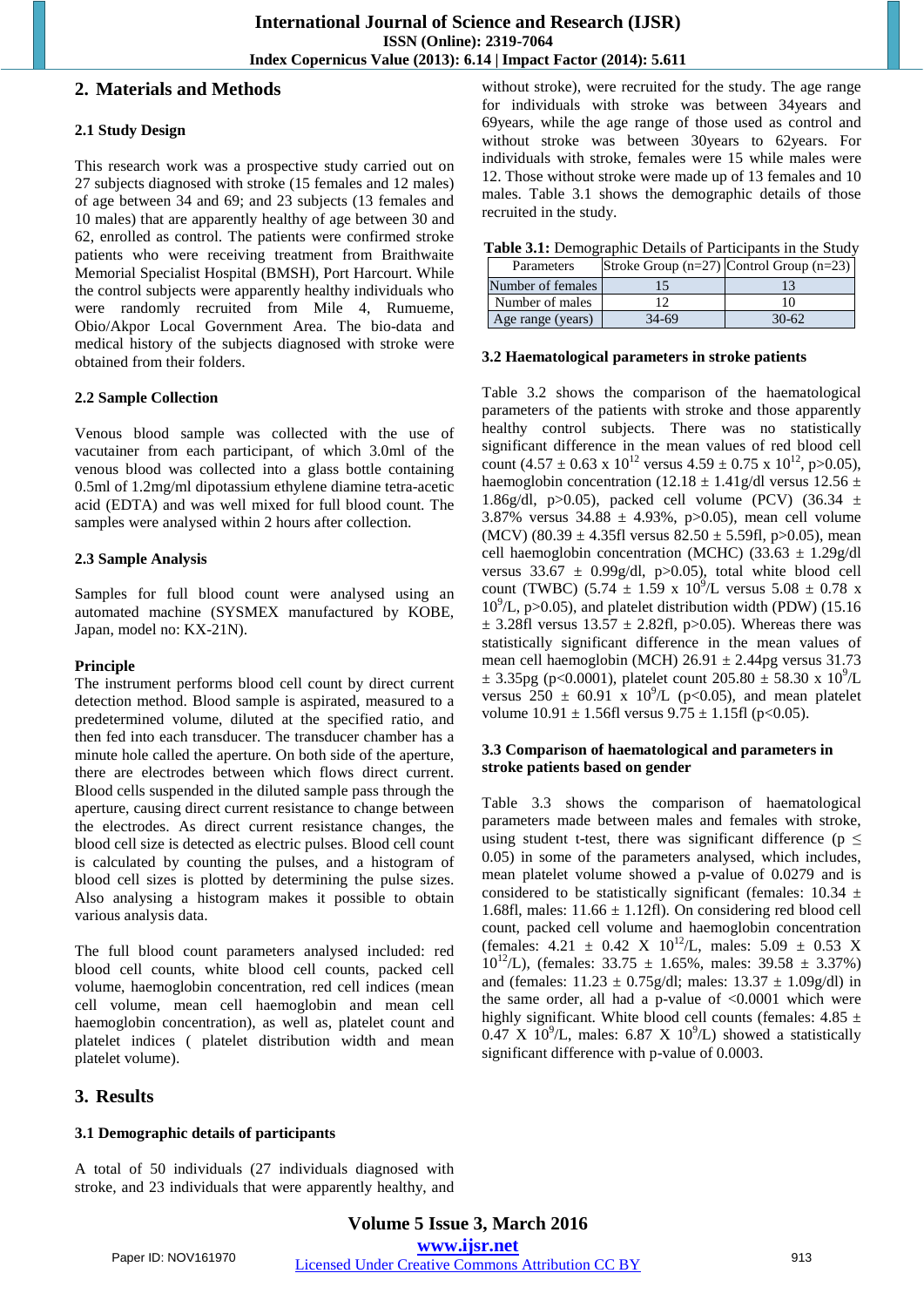| <b>International Journal of Science and Research (IJSR)</b>              |
|--------------------------------------------------------------------------|
| <b>ISSN</b> (Online): 2319-7064                                          |
| <b>Index Copernicus Value (2013): 6.14   Impact Factor (2014): 5.611</b> |

 $POMI$  (fl)

| of the study population |                                      |                    |                 |  |
|-------------------------|--------------------------------------|--------------------|-----------------|--|
| Parameters/             | <b>Stroke Group</b><br>Control Group |                    | <i>p</i> -value |  |
| Unit                    | $N = 27$                             | $N = 23$           |                 |  |
| WBC $(X10^9)$           | $5.75 \pm 1.59$                      | $5.08 \pm 0.78$    | $0.0745$ (NS)   |  |
| Range                   | $4.00 - 9.00$                        | $3.00 - 6.20$      |                 |  |
| RBC $(X10^{12})$        | $4.57 \pm 0.63$                      | $4.59 \pm 0.75$    | $0.9196$ (NS)   |  |
| Range                   | $3.60 - 6.10$                        | $3.68 - 6.00$      |                 |  |
| Hb(g/dl)                | $12.18 + 1.41$                       | $12.56 + 1.86$     | $0.4113$ (NS)   |  |
| Range                   | $10.20 - 14.60$                      | $10.00 - 15.00$    |                 |  |
| $PCV$ $(\% )$           | $36.34 \pm 3.87$                     | $34.88 \pm 4.92$   | $0.2460$ (NS)   |  |
| Range                   | $29.90 - 44.30$                      | $29.30 - 46.40$    |                 |  |
| MCV(f)                  | $80.39 \pm 4.35$                     | $82.50 \pm 5.58$   | $0.1397$ (NS)   |  |
| Range                   | $73.70 - 88.20$                      | $72.80 - 91.70$    |                 |  |
| $MCH$ (pg)              | $26.91 \pm 2.45$                     | $31.73 \pm 3.35$   | $<0.0001$ (HS)  |  |
| Range                   | $23.30 - 31.40$                      | $31.80 - 35.20$    |                 |  |
| $MCHC$ (g/dl)           | $33.63 \pm 1.29$                     | $33.67 \pm 0.99$   | $0.9045$ (NS)   |  |
| Range                   | $31.30 - 35.70$                      | $31.80 - 35.20$    |                 |  |
| Platelet $(X10^9)$      | $205.80 \pm 58.30$                   | $250.50 \pm 60.91$ | 0.0109(S)       |  |
| Range                   | $122.00 - 308.00$                    | $164.00 - 360.00$  |                 |  |
| PDW (fl)                | $15.16 \pm 3.28$                     | $13.57 \pm 2.82$   | $0.0743$ (NS)   |  |
| Range                   | $10.20 - 20.40$                      | $10.10 - 20.80$    |                 |  |
| MPV(f)                  | $10.91 \pm 1.56$                     | $9.75 \pm 1.15$    | 0.0050(S)       |  |
| Range                   | $8.10 - 13.20$                       | $8.20 - 11.60$     |                 |  |

| <b>Table 3.2:</b> Comparison of the mean haematological values |  |  |  |
|----------------------------------------------------------------|--|--|--|
|                                                                |  |  |  |

KEY: NS=Not Significant; HS=Highly Significant; S=Significant

#### **3.4 Comparison of haematological parameters based on duration of stroke**

On comparing the duration of the years the subjects have been suffering from stroke (table 3.4), there was statistical significance ( $p \le 0.05$ ) in four of the analyzed parameters: mean platelet volume (<5years:  $10.34 \pm 1.74$ fl,  $\geq$ 5years: 11.73  $\pm$  0.87fl, p =0.0203), platelet distribution width (<5years: 14.10 ± 3.82fl, ≥5years 16.71 ± 1.32fl, p = 0.0397), mean cell volume  $\langle$  5 years: 81.87  $\pm$  4.45fl,  $\geq$ 5years: 78.25  $\pm$  3.32fl, p = 0.0305), and white blood cell count (<5years:  $5.24 \pm 1.51 \text{ X } 10^9/\text{L}$ ,  $\geq$ 5years:  $6.48 \pm 1.47 \text{ X}$  $10^{9}$ /L, p = 0.0446). Other analysed parameters showed no statistically significant difference (p>0.05) in mean values of <5years duration when compared to mean values of ≥5years duration.

**Table 3.3:** Comparison of haematological parameters in patients with stroke based gender

| Parameters/Units    | Females            | Males              | p-value         |
|---------------------|--------------------|--------------------|-----------------|
|                     | $N = 15$           | $N = 12$           |                 |
| RBC $(X10^{12})$    | $4.21 \pm 0.42$    | $5.09 \pm 0.53$    | $< 0.0001$ (HS) |
| Range               | $3.60 - 5.14$      | $4.30 - 6.16$      |                 |
| Hb(g/dl)            | $11.23 \pm 0.75$   | $13.37 \pm 1.09$   | $< 0.0001$ (HS) |
| Range               | $10.20 - 12.60$    | $10.90 - 14.60$    |                 |
| $PCV$ $(\% )$       | $33.75 \pm 1.65$   | $39.58 \pm 3.37$   | $< 0.0001$ (HS) |
| Range               | $29.90 - 35.20$    | $34.90 - 44.30$    |                 |
| MCV(f)              | $80.64 \pm 5.83$   | $80.08 + 1.18$     | $0.7482$ (NS)   |
| Range               | $73.70 - 88.20$    | $78.10 - 82.10$    |                 |
| $MCH$ (pg)          | $26.85 \pm 3.13$   | $26.98 \pm 1.33$   | $0.8956$ (NS)   |
| Range               | $23.30 - 31.4$     | $24.40 - 28.60$    |                 |
| $MCHC$ (g/dl)       | $33.23 \pm 1.57$   | $34.13 \pm 0.57$   | $0.0699$ (NS)   |
| Range               | $31.30 - 35.70$    | $33.30 - 34.90$    |                 |
| WBC $(X10^9)$       | $4.85 \pm 0.47$    | $6.87 \pm 1.80$    | $0.0003$ (HS)   |
| Range               | $4.00 - 5.50$      | $4.00 - 9.00$      |                 |
| Platelets $(X10^9)$ | $197.00 \pm 73.44$ | $215.80 \pm 31.22$ | $0.4374$ (NS)   |
| Range               | $122.00 - 308.00$  | $175.00 - 253.00$  |                 |
| MPV(f)              | $10.34 \pm 1.68$   | $11.66 \pm 1.12$   | 0.0279(S)       |
| Range               | $8.10 - 12.80$     | $9.90 - 13.20$     |                 |

|             | PDW (fl)                                                    | $14.36 \pm 3.80$                | 16.17 ± 2.25   0.1591 (NS) |  |  |  |  |
|-------------|-------------------------------------------------------------|---------------------------------|----------------------------|--|--|--|--|
|             | Range                                                       | $10.20 - 20.40$   12.20 - 18.10 |                            |  |  |  |  |
|             | KEY: NS = Non Significant; $HS =$ Highly Significant; $S =$ |                                 |                            |  |  |  |  |
| Significant |                                                             |                                 |                            |  |  |  |  |

**Table 3.4:** Comparison of haematological parameters of stroke patients based on duration of the stroke

| Parameters/         | $\langle$ 5years Duration $\geq$ 5years Duration |                    | p-value       |
|---------------------|--------------------------------------------------|--------------------|---------------|
| Units               | $N = 16$                                         | $N = 11$           |               |
| RBC $(X10^{12})$    | $4.49 \pm 0.69$                                  | $4.77 \pm 0.56$    | $0.2706$ (NS) |
| Range               | $3.60 - 5.40$                                    | $4.23 - 6.16$      |               |
| Hb(g/dl)            | $11.97 \pm 1.43$                                 | $12.48 \pm 1.39$   | $0.3623$ (NS) |
| Range               | $10.20 - 14.40$                                  | $10.60 - 14.60$    |               |
| $PCV$ $(\% )$       | $36.27 \pm 4.66$                                 | $36.45 \pm 2.53$   | $0.9053$ (NS) |
| Range               | $29.90 - 44.30$                                  | $33.80 - 41.20$    |               |
| MCV(f)              | $81.87 \pm 4.45$                                 | $78.25 \pm 3.32$   | 0.0305(S)     |
| Range               | $76.80 - 88.20$                                  | $73.70 - 82.10$    |               |
| $MCH$ (pg)          | $27.39 \pm 2.49$                                 | $26.20 \pm 2.33$   | $0.2230$ (NS) |
| Range               | $24.40 - 31.40$                                  | $23.30 - 28.60$    |               |
| MCHC (g/dl)         | $33.77 \pm 4.66$                                 | $36.45 \pm 2.53$   | $0.9053$ (NS) |
| Range               | $29.90 - 44.30$                                  | $33.8 - 41.20$     |               |
| WBC $(X10^9)$       | $5.24 \pm 1.51$                                  | $6.84 \pm 1.47$    | 0.0446(S)     |
| Range               | $4.00 - 8.30$                                    | $5.30 - 9.00$      |               |
| Platelets $(X10^9)$ | $206.10 \pm 72.61$                               | $205.30 \pm 30.47$ | $0.9711$ (NS) |
| Range               | $122.00 - 308.00$                                | $175.00 - 253.00$  |               |
| MPV(f)              | $10.34 \pm 1.70$                                 | $11.73 \pm 0.87$   | 0.0203(S)     |
| Range               | $8.10 - 12.80$                                   | $10.60 - 13.20$    |               |
| PDW (fl)            | $14.10 \pm 3.82$                                 | $16.71 \pm 1.32$   | 0.0397(S)     |
| Range               | $10.20 - 20.40$                                  | $14.70 - 18.10$    |               |

KEY:  $NS = Non Significant; S = Significant$ 

## **4. Discussion**

The results of this study revealed statistically a significant difference in mean platelet volume (stroke patients: 10.91 ± 1.56fl; control group:  $9.75 \pm 1.15$ fl; p = 0.005), with stroke patients having a higher value than those in the control. Mean platelet volume when high may predispose an individual to having stroke (Dougherty *et al*., 1997), and so the value of mean platelet volume may be predictive of stroke. In this research, the stroke group showed higher value of mean platelet volume than the control group and there was a statistical significant difference after analysis of their data. This finding agrees totally with that of Shah *et al*., (2013) and Smith *et al*., (1999). There is statistically significant inverse relationship between platelet count and mean platelet volume in this study in comparison to the control group. This finding may be attributed to the constant consumption of platelets during the process of thrombosis.

Platelet count also showed a statistically significant difference (stroke patients:  $205.8 \pm 58.3 \times 10^{9}$ ; control group:  $250 \pm 60.91 \times 10^{9}$ ; p = 0.0109), with control group having a significant higher mean value than stroke patients. This finding agrees with that of Smith *et al*., (1999) and Shah *et al*., (2013) where they observed similar differences in platelet counts but did not agree with the findings of Fujii *et al*., (2001), where they did not observed any significant difference in stroke group and normal individuals.

It was observed from this research that the stroke group have a higher platelet distribution width than the control group but there was no statistical significant difference. Shah *et al*., (2013), also observed a higher platelet distribution width in their study and so there is an agreement in this current study